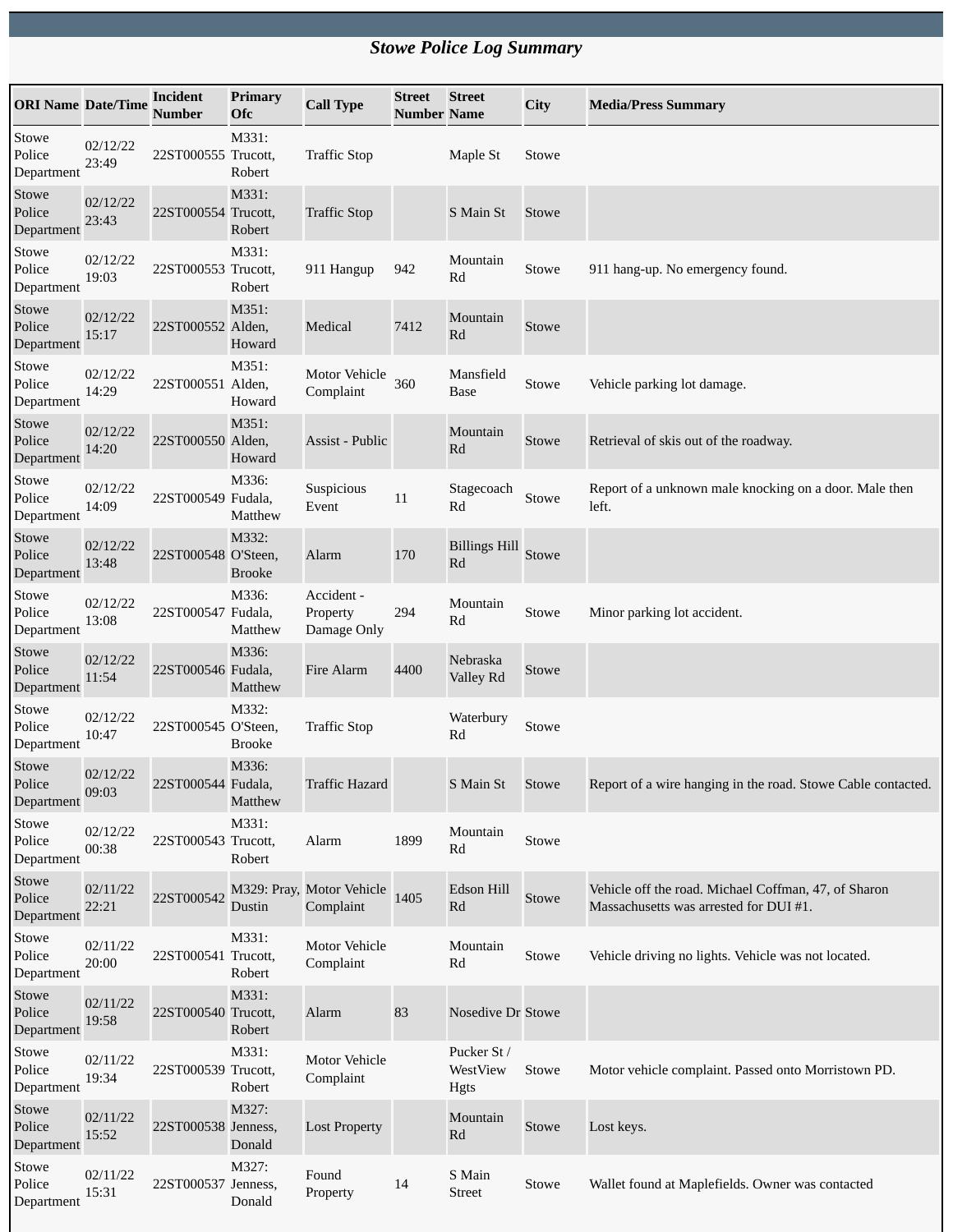| <b>ORI Name Date/Time</b>     |                   | <b>Incident</b><br>Number | <b>Primary</b><br>Ofc | <b>Call Type</b>                      | Street<br><b>Number Name</b> | <b>Street</b>                     | City  | <b>Media/Press Summary</b>                                                          |
|-------------------------------|-------------------|---------------------------|-----------------------|---------------------------------------|------------------------------|-----------------------------------|-------|-------------------------------------------------------------------------------------|
| Stowe<br>Police<br>Department | 02/11/22<br>15:15 | 22ST000536 Fudala,        | M336:<br>Matthew      | Alarm                                 | 71                           | Dunham Ln Stowe                   |       |                                                                                     |
| Stowe<br>Police<br>Department | 02/11/22<br>14:40 | 22ST000535 Jenness,       | M327:<br>Donald       | Elevator<br>Emergency                 | 106                          | Mountain<br>Haus Dr               | Stowe | Elevator 911 call. No emergency.                                                    |
| Stowe<br>Police<br>Department | 02/11/22<br>12:24 | 22ST000534 Jenness,       | M327:<br>Donald       | Elevator<br>Emergency                 | 1333                         | Luce Hill<br>Rd                   | Stowe | Accidental 911 dial from the elevator, no emergency.                                |
| Stowe<br>Police<br>Department | 02/11/22<br>09:09 | 22ST000533 Jenness,       | M327:<br>Donald       | <b>Traffic Stop</b>                   |                              | Depot St                          | Stowe |                                                                                     |
| Stowe<br>Police<br>Department | 02/11/22<br>08:32 | 22ST000532 Fudala,        | M336:<br>Matthew      | Accident -<br>Property<br>Damage Only |                              | Waterbury<br>Rd / Sky<br>Acres Dr | Stowe | Two vehicle accident.                                                               |
| Stowe<br>Police<br>Department | 02/11/22<br>07:46 | 22ST000531 Jenness,       | M327:<br>Donald       | Directed<br>Patrol                    | 254                          | Park St                           | Stowe |                                                                                     |
| Stowe<br>Police<br>Department | 02/11/22<br>07:37 | 22ST000530 Fudala,        | M336:<br>Matthew      | <b>Directed</b><br>Patrol             |                              | Barrows Rd Stowe                  |       |                                                                                     |
| Stowe<br>Police<br>Department | 02/11/22<br>03:38 | 22ST000529 Rogers,        | M333:<br>Christopher  | Fire Alarm                            | 294                          | Mountain<br>Rd                    | Stowe |                                                                                     |
| Stowe<br>Police<br>Department | 02/10/22<br>21:00 | 22ST000528 Rogers,        | M333:<br>Christopher  | Citizen<br><b>Dispute</b>             | 700                          | <b>Trapp Hill</b><br>Rd           | Stowe | Verbal dispute.                                                                     |
| Stowe<br>Police<br>Department | 02/10/22<br>18:44 | 22ST000527 Rogers,        | M333:<br>Christopher  | Alarm                                 | 7412                         | Mountain<br>Rd                    | Stowe |                                                                                     |
| Stowe<br>Police<br>Department | 02/10/22<br>15:48 | 22ST000526 Daley,         | M352:<br>Sylvie       | Alarm                                 | 517                          | Sinclair Dr                       | Stowe |                                                                                     |
| Stowe<br>Police<br>Department | 02/10/22<br>15:14 | 22ST000525 Daley,         | M352:<br>Sylvie       | Motor Vehicle<br>Complaint            | 5430                         | Waterbury<br>Stowe Rd             |       | Waterbury Motor vehicle complaint which occurred in Waterbury.                      |
| Stowe<br>Police<br>Department | 02/10/22<br>14:44 | 22ST000524 Mazzilli,      | M323:<br>Anthony      | Medical                               | 360                          | Mansfield<br><b>Base</b>          | Stowe |                                                                                     |
| Stowe<br>Police<br>Department | 02/10/22<br>14:29 | 22ST000523 Mazzilli,      | M323:<br>Anthony      | Directed<br>Patrol                    | 413                          | Barrows Rd Stowe                  |       |                                                                                     |
| Stowe<br>Police<br>Department | 02/10/22<br>12:18 | 22ST000522 Tabor,         | M334:<br>Darron       | <b>Motor Vehicle</b><br>Complaint     |                              | Mountain<br>Rd / Cape<br>Cod Rd   | Stowe | Late report of a vehicle passing a stopped school bus with<br>stop lights flashing. |
| Stowe<br>Police<br>Department | 02/10/22<br>12:18 | 22ST000521 Tabor,         | M334:<br>Darron       | Motor Vehicle<br>Complaint            | 1613                         | Mountain<br>Rd                    | Stowe | Late report of a vehicle passing a stopped school bus with<br>stop lights flashing. |
| Stowe<br>Police<br>Department | 02/10/22<br>11:48 | 22ST000520 Daley,         | M352:<br>Sylvie       | <b>Motor Vehicle</b><br>Complaint     |                              | Mountain<br>Rd / Cape<br>Cod Rd   | Stowe | report of a vehicle passing a stopped school bus with stop<br>lights flashing.      |
| Stowe<br>Police<br>Department | 02/10/22<br>11:44 | 22ST000519 Daley,         | M352:<br>Sylvie       | Motor Vehicle<br>Complaint            | 1613                         | Mountain<br>Rd                    | Stowe | report of a vehicle passing a stopped school bus with stop<br>lights flashing.      |
| Stowe<br>Police<br>Department | 02/10/22<br>08:29 | 22ST000518 Jenness,       | M327:<br>Donald       | Suspicious<br>Event                   | 350                          | S Main St                         | Stowe | Possible stolen dog.                                                                |
| Stowe<br>Police<br>Department | 02/10/22<br>00:56 | 22ST000517 Rogers,        | M333:<br>Christopher  | Parking<br>Problem                    |                              | Main St                           | Stowe | Parking ticket issued.                                                              |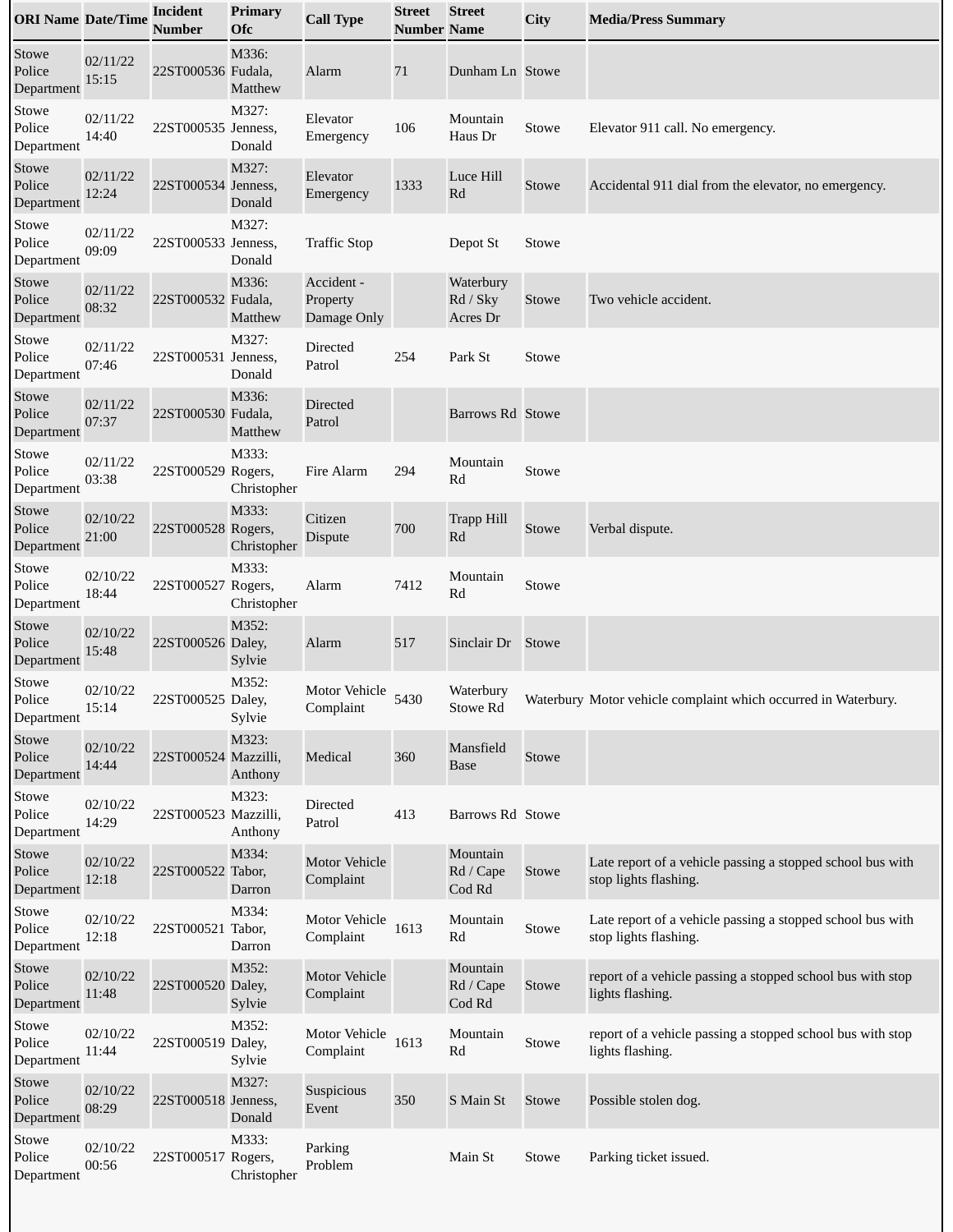| <b>ORI Name Date/Time</b>     |                   | <b>Incident</b><br><b>Number</b> | <b>Primary</b><br>Ofc  | <b>Call Type</b>                     | <b>Street</b><br><b>Number Name</b> | <b>Street</b>                 | City  | <b>Media/Press Summary</b>                                                                                                   |
|-------------------------------|-------------------|----------------------------------|------------------------|--------------------------------------|-------------------------------------|-------------------------------|-------|------------------------------------------------------------------------------------------------------------------------------|
| Stowe<br>Police<br>Department | 02/10/22<br>00:46 | 22ST000516 Rogers,               | M333:<br>Christopher   | Parking<br>Problem                   |                                     | Main St                       | Stowe | Parking tickets issued.                                                                                                      |
| Stowe<br>Police<br>Department | 02/10/22<br>00:43 | 22ST000515 Rogers,               | M333:<br>Christopher   | Parking<br>Problem                   |                                     | Depot St                      | Stowe | Parking ticket                                                                                                               |
| Stowe<br>Police<br>Department | 02/10/22<br>00:09 | 22ST000514 Rogers,               | M333:<br>Christopher   | Alarm                                | 49                                  | Inspiration<br>Ln             | Stowe |                                                                                                                              |
| Stowe<br>Police<br>Department | 02/09/22<br>18:44 | 22ST000512 Cavarretta,           | M330:<br>Benjamin      | Alarm                                | 1116                                | N Hill Rd                     | Stowe |                                                                                                                              |
| Stowe<br>Police<br>Department | 02/09/22<br>15:22 | 22ST000511 Daley,                | M352:<br>Sylvie        | Accident -<br>Injury to<br>Person(s) |                                     | Pucker St /<br>Randolph<br>Rd | Stowe | Two vehicle crash, one operator had minor injuries and was<br>transported to the hospital for further evaluation.            |
| Stowe<br>Police<br>Department | 02/09/22<br>13:19 | 22ST000510 Jenness,              | M327:<br>Donald        | Found<br>Property                    | 350                                 | S Main St                     | Stowe | Keys found in the Public Safety building front entrance.                                                                     |
| Stowe<br>Police<br>Department | 02/09/22<br>11:35 | 22ST000509 Daley,                | M352:<br>Sylvie        | <b>Traffic Stop</b>                  |                                     | Stagecoach<br>Rd              | Stowe |                                                                                                                              |
| Stowe<br>Police<br>Department | 02/09/22<br>11:29 | 22ST000508 Daley,                | M352:<br>Sylvie        | Directed<br>Patrol                   |                                     | Stagecoach<br>Rd              | Stowe |                                                                                                                              |
| Stowe<br>Police<br>Department | 02/09/22<br>10:32 | 22ST000507 Daley,                | M352:<br>Sylvie        | 911 Hangup                           | 823                                 | <b>River Rd</b>               | Stowe | 911 misdial, no emergency.                                                                                                   |
| Stowe<br>Police<br>Department | 02/09/22<br>10:13 | 22ST000506 Jenness,              | M327:<br>Donald        | Fire Alarm                           | 433                                 | Mountain<br>Rd                | Stowe |                                                                                                                              |
| Stowe<br>Police<br>Department | 02/09/22<br>08:36 | 22ST000505 Daley,                | M352:<br>Sylvie        | <b>Motor Vehicle</b><br>Complaint    |                                     | Pucker St                     | Stowe | Motor vehicle complaint of erratic operation. Officers<br>checked the area, but did not come in contact with the<br>vehicle. |
| Stowe<br>Police<br>Department | 02/09/22<br>07:40 | 22ST000504 Jenness,              | M327:<br>Donald        | Directed<br>Patrol                   |                                     | Barrows Rd Stowe              |       |                                                                                                                              |
| Stowe<br>Police<br>Department | 02/09/22<br>03:36 | 22ST000503 Trucott,              | M331:<br>Robert        | Suspicious<br>Event                  | 226                                 | Maple St                      | Stowe | Complaint of highway crews working and making noise.                                                                         |
| Stowe<br>Police<br>Department | 02/08/22<br>21:20 | 22ST000502 Trucott,              | M331:<br>Robert        | Theft                                | 1201                                | Waterbury<br>Rd               | Stowe | Theft of money. Under investigation.                                                                                         |
| Stowe<br>Police<br>Department | 02/08/22<br>17:30 | 22ST000501 O'Steen,              | M332:<br><b>Brooke</b> | Welfare Check 98A                    |                                     | Sylvan<br>Woods               | Stowe | Welfare check and person was found to be okay.                                                                               |
| Stowe<br>Police<br>Department | 02/08/22<br>15:19 | 22ST000500 Sawyer,               | M335:<br>James         | Animal<br>Problem                    |                                     | West Hill<br>Rd               | Stowe | Dog found and later reunited with owner.                                                                                     |
| Stowe<br>Police<br>Department | 02/08/22<br>11:44 | 22ST000499 O'Steen,              | M332:<br><b>Brooke</b> | Fire                                 |                                     | Pucker St                     | Stowe |                                                                                                                              |
| Stowe<br>Police<br>Department | 02/08/22<br>11:43 | 22ST000498 Tabor,                | M334:<br>Darron        | Accident -<br>LSA                    | 360                                 | Mansfield<br><b>Base</b>      | Stowe | Late reported hit and run accident.                                                                                          |
| Stowe<br>Police<br>Department | 02/08/22<br>09:18 | 22ST000497 O'Steen,              | M332:<br><b>Brooke</b> | Alarm                                | 9                                   | <b>Turner Mill</b><br>Ln      | Stowe |                                                                                                                              |
| Stowe<br>Police<br>Department | 02/08/22<br>08:33 | 22ST000496 O'Steen,              | M332:<br><b>Brooke</b> | $\overline{Assist}$ –<br>Motorist    |                                     | Mountain<br>Rd                | Stowe | Vehicle slide off with no damage.                                                                                            |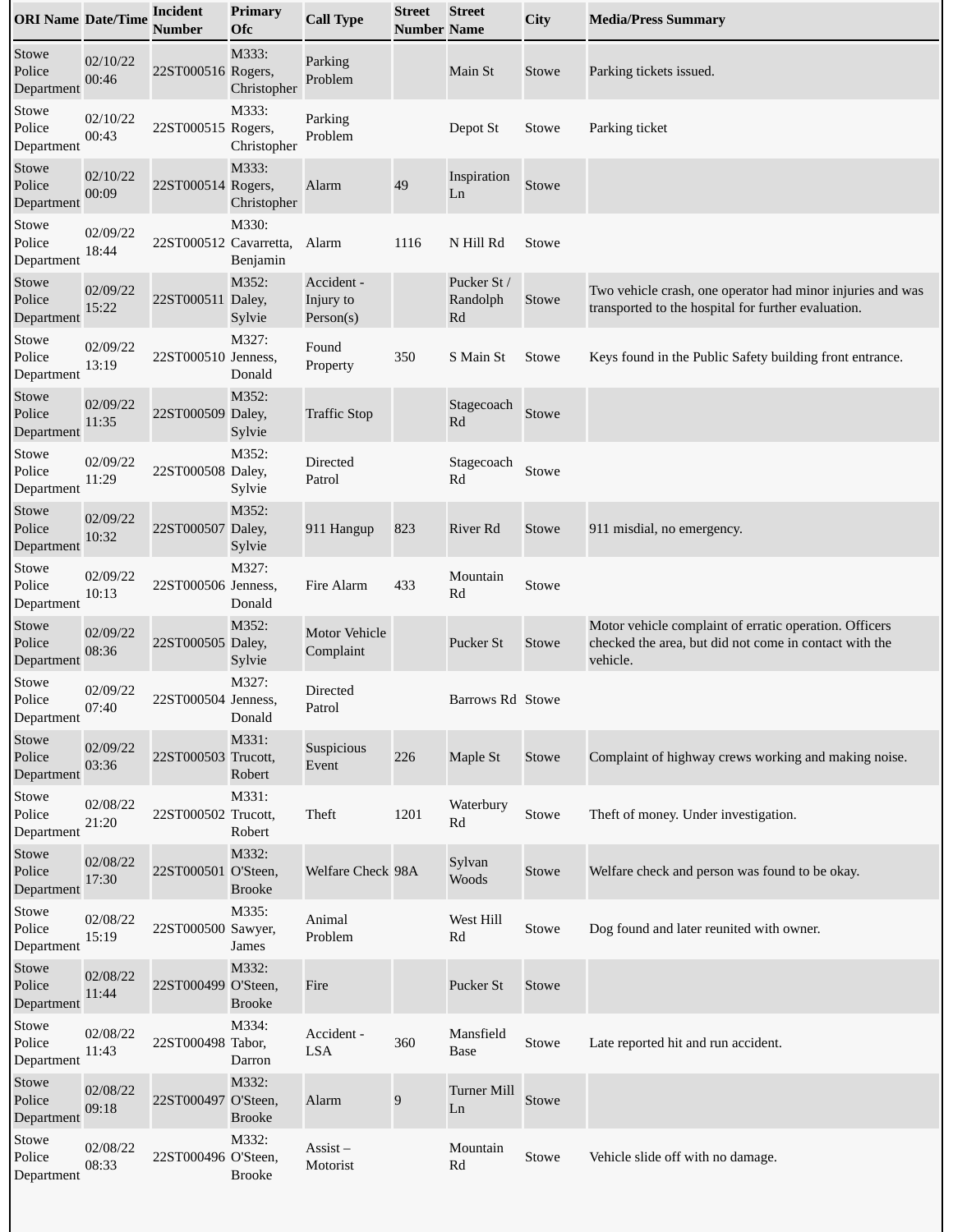| <b>ORI Name Date/Time</b>     |                   | <b>Incident</b><br>Number | <b>Primary</b><br><b>Ofc</b>  | <b>Call Type</b>                      | <b>Street</b><br><b>Number Name</b> | <b>Street</b>                        | City         | <b>Media/Press Summary</b>                                                                                                                                       |
|-------------------------------|-------------------|---------------------------|-------------------------------|---------------------------------------|-------------------------------------|--------------------------------------|--------------|------------------------------------------------------------------------------------------------------------------------------------------------------------------|
| Stowe<br>Police<br>Department | 02/08/22<br>04:02 | 22ST000495 Trucott,       | M331:<br>Robert               | Alarm                                 | 228                                 | <b>White Gates</b><br>Ln             | Stowe        |                                                                                                                                                                  |
| Stowe<br>Police<br>Department | 02/08/22<br>03:12 | 22ST000494                | M329: Pray, Parking<br>Dustin | Problem                               |                                     | Depot St                             | Stowe        | Parking Ticket                                                                                                                                                   |
| Stowe<br>Police<br>Department | 02/07/22<br>22:44 | 22ST000493 Trucott,       | M331:<br>Robert               | <b>Deliver</b><br><b>Message</b>      | 539                                 | Moscow Rd Stowe                      |              | Deliver a message for hospital.                                                                                                                                  |
| Stowe<br>Police<br>Department | 02/07/22<br>21:06 | 22ST000492                | M329: Pray,<br>Dustin         | Accident -<br>Property<br>Damage Only |                                     | Mountain<br>Rd                       | Stowe        | Two vehicle accident.                                                                                                                                            |
| Stowe<br>Police<br>Department | 02/07/22<br>20:19 | 22ST000491 Tabor,         | M334:<br>Darron               | Assist -<br>Agency                    | 613                                 | S Main St                            | <b>Stowe</b> | Service of court paperwork                                                                                                                                       |
| Stowe<br>Police<br>Department | 02/07/22<br>20:14 | 22ST000490                | M329: Pray,<br>Dustin         | Medical                               | 14                                  | S Main St                            | Stowe        |                                                                                                                                                                  |
| Stowe<br>Police<br>Department | 02/07/22<br>16:43 | 22ST000488 O'Steen,       | M332:<br><b>Brooke</b>        | Suspicious<br>Event                   |                                     | Mountain<br>Rd / Main<br>St          | Stowe        | Report of a drunk male in the road. Male not found.                                                                                                              |
| Stowe<br>Police<br>Department | 02/07/22<br>16:24 | 22ST000487 Fudala,        | M336:<br>Matthew              | Accident -<br><b>LSA</b>              | 2160                                | Mountain<br>Rd                       | Stowe        | Two vehicle accident.                                                                                                                                            |
| Stowe<br>Police<br>Department | 02/07/22<br>15:22 | 22ST000486 O'Steen,       | M332:<br><b>Brooke</b>        | Citizen<br><b>Dispute</b>             |                                     | Waterbury<br>Rd                      | Stowe        | Ramsey Haskins, 32, of Waterbury, VT was arrested for<br>Domestic Assault, Driving with a criminally suspended<br>driver's license, and violation of conditions. |
| Stowe<br>Police<br>Department | 02/07/22<br>15:00 | 22ST000485 Fudala,        | M336:<br>Matthew              | Assist - Public                       |                                     | Mountain<br>Rd                       | Stowe        | Found Canadian vaccination card.                                                                                                                                 |
| Stowe<br>Police<br>Department | 02/07/22<br>11:57 | 22ST000484 Fudala,        | M336:<br>Matthew              | Abandoned<br>Vehicle                  | 352                                 | Park St                              | Stowe        | Vehicle towed from a town parking lot.                                                                                                                           |
| Stowe<br>Police<br>Department | 02/07/22<br>10:26 | 22ST000483 O'Steen,       | M332:<br><b>Brooke</b>        | 911 Hangup                            | 3314                                | Mountain<br>$\mathbf{R}\mathbf{d}$   | Stowe        | 911 hangup with no emergency found.                                                                                                                              |
| Stowe<br>Police<br>Department | 02/07/22<br>08:22 | 22ST000482 O'Steen,       | M332:<br><b>Brooke</b>        | $\overline{A}$ ssist –<br>Motorist    |                                     | Moscow Rd<br>/ Waterbury Stowe<br>Rd |              | Stopped to check on two vehicles. All okay.                                                                                                                      |
| Stowe<br>Police<br>Department | 02/07/22<br>07:37 | 22ST000481 Fudala,        | M336:<br>Matthew              | Directed<br>Patrol                    |                                     | Park St                              | Stowe        |                                                                                                                                                                  |
| Stowe<br>Police<br>Department | 02/07/22<br>07:32 | 22ST000480 O'Steen,       | M332:<br><b>Brooke</b>        | <b>Directed</b><br>Patrol             | 413                                 | Barrows Rd Stowe                     |              |                                                                                                                                                                  |
| Stowe<br>Police<br>Department | 02/07/22<br>01:30 | 22ST000479 Rogers,        | M333:<br>Christopher          | Parking<br>Problem                    |                                     | Luce Hill<br>Rd                      | Stowe        | Parking ticket issued.                                                                                                                                           |
| Stowe<br>Police<br>Department | 02/07/22<br>01:14 | 22ST000478 Rogers,        | M333:<br>Christopher          | Parking<br>Problem                    |                                     | Depot St                             | Stowe        | Parking tickets issued.                                                                                                                                          |
| Stowe<br>Police<br>Department | 02/06/22<br>23:27 | 22ST000477 Cavarretta,    | M330:<br>Benjamin             | Suspicious<br>Event                   | 57                                  | Meadow Ln Stowe                      |              | Vehicle in a driveway. Vehicle was at the wrong residence.                                                                                                       |
| Stowe<br>Police<br>Department | 02/06/22<br>22:47 | 22ST000476 Rogers,        | M333:<br>Christopher          | Accident -<br><b>LSA</b>              | 91                                  | Main St                              | Stowe        | Late reported parking lot accident.                                                                                                                              |
| Stowe<br>Police<br>Department | 02/06/22<br>16:00 | 22ST000475 Mazzilli,      | M323:<br>Anthony              | Motor Vehicle<br>Complaint            |                                     | S Main St                            | Stowe        | Motor vehicle complaint regarding a person on their cell<br>phone. Unable to locate.                                                                             |